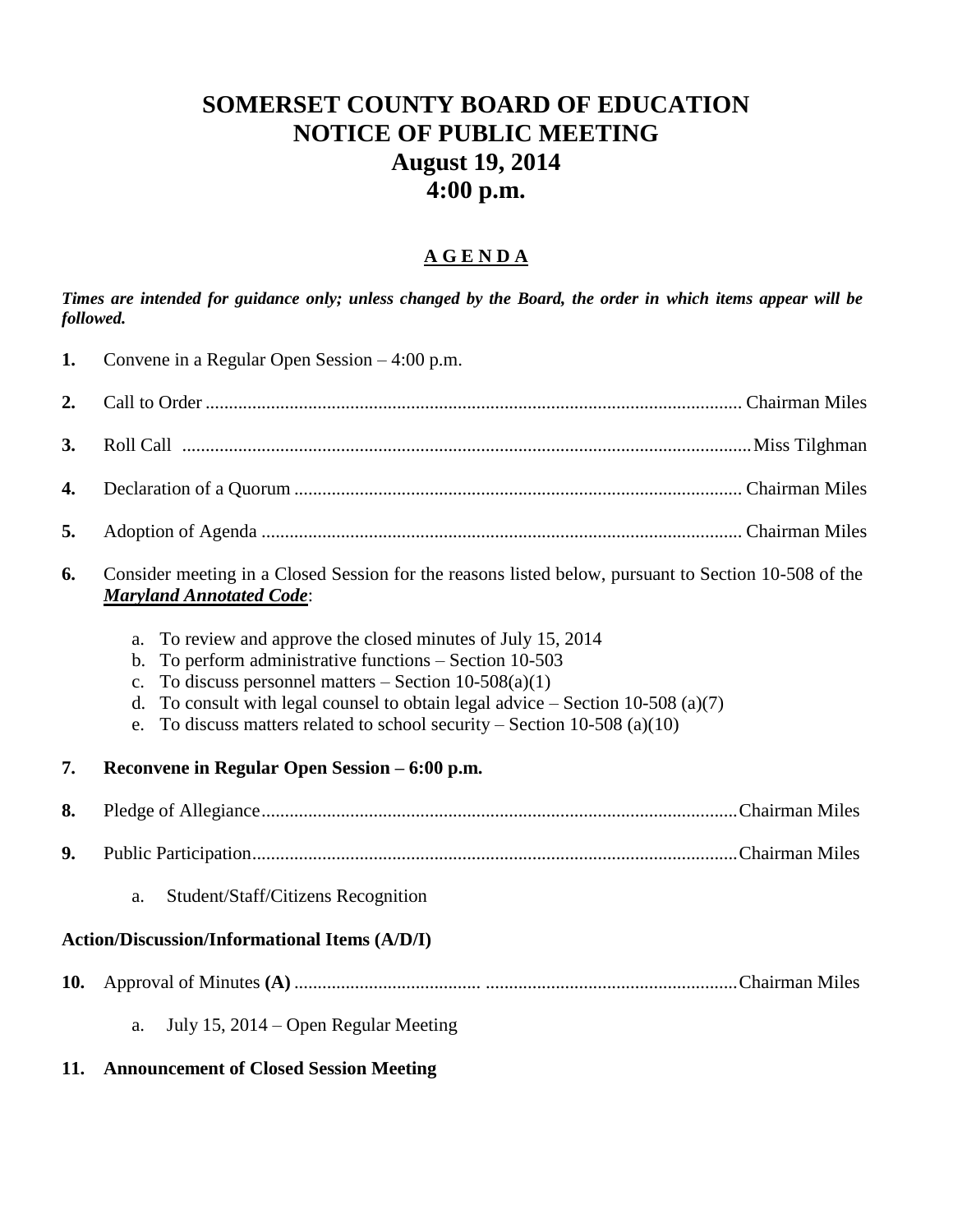|     |                            | c. To discuss personnel matters $-$ Section 10-508(a)(1)<br>d. To consult with legal counsel to obtain legal advice $-$ Section 10-508 (a)(7)<br>e. To discuss matters related to school security – Section 10-508 (a)(10) |  |  |  |
|-----|----------------------------|----------------------------------------------------------------------------------------------------------------------------------------------------------------------------------------------------------------------------|--|--|--|
| 12. | <b>UNFINISHED BUSINESS</b> |                                                                                                                                                                                                                            |  |  |  |
|     |                            | A. Administrative Functions                                                                                                                                                                                                |  |  |  |
|     |                            | (Exhibit 12-A1)                                                                                                                                                                                                            |  |  |  |
|     |                            | 2. Policy 600-42, Use of Video Cameras for Safety and Security (A) Mrs. Smoker<br>(Exhibit 12-A2)                                                                                                                          |  |  |  |
|     |                            | (Exhibit 12-A3)                                                                                                                                                                                                            |  |  |  |
|     |                            | (Exhibit 12-A4)                                                                                                                                                                                                            |  |  |  |
|     |                            | (Exhibit 12-A5)                                                                                                                                                                                                            |  |  |  |
|     |                            | (Exhibit 12-A6)                                                                                                                                                                                                            |  |  |  |
|     |                            | (Exhibit 12-A7)                                                                                                                                                                                                            |  |  |  |
|     |                            | (Exhibit 12-A8)                                                                                                                                                                                                            |  |  |  |
|     |                            | (Exhibit 12-A9)                                                                                                                                                                                                            |  |  |  |
|     |                            | (Exhibit 12-A10)                                                                                                                                                                                                           |  |  |  |
|     |                            | Destructive or Illegal Group Behavior<br>(Exhibit 12-A11)                                                                                                                                                                  |  |  |  |

a. To review and approve the closed minutes of July 15, 2014 b. To perform administrative functions – Section 10-503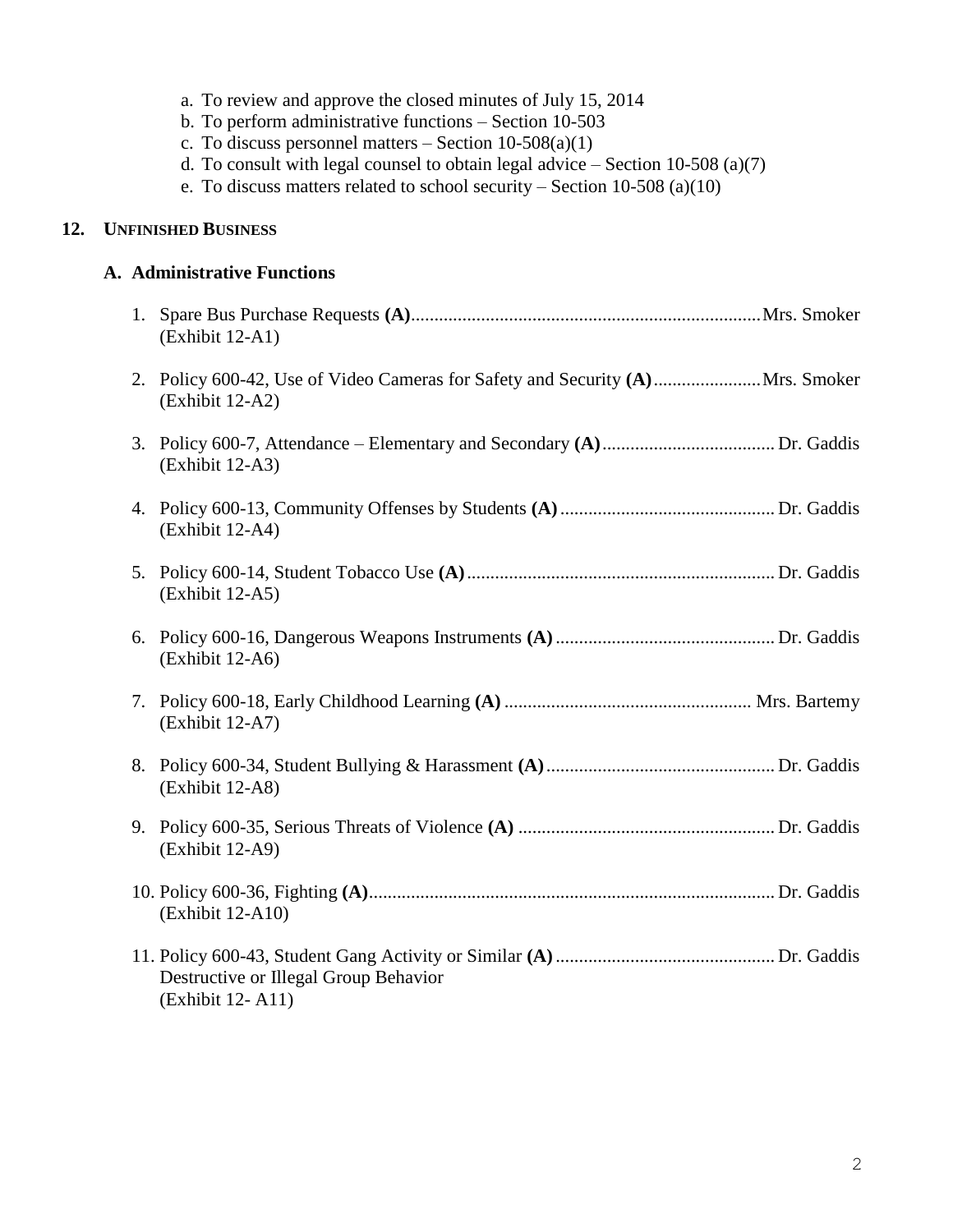| 13. | <b>New BUSINESS</b>                |  |                                                                                |  |  |
|-----|------------------------------------|--|--------------------------------------------------------------------------------|--|--|
|     |                                    |  |                                                                                |  |  |
|     | <b>B.</b> Curriculum & Instruction |  |                                                                                |  |  |
|     |                                    |  | 1. Greenwood Elementary School's Report - A Culture of Readers (I) Mrs. O'Neal |  |  |
|     |                                    |  | <b>C. Monthly Finance Reports</b>                                              |  |  |
|     |                                    |  | (Exhibit 13-C1)                                                                |  |  |
|     |                                    |  | (Exhibit 13-C2)                                                                |  |  |
|     |                                    |  | (Exhibit 13-C3)                                                                |  |  |
|     |                                    |  | <b>D.</b> Administrative Functions - Polices                                   |  |  |
|     |                                    |  | (Exhibit 13-D1)                                                                |  |  |
|     |                                    |  | (Exhibit 13-D2)                                                                |  |  |
|     |                                    |  | (Exhibit 13-D3)                                                                |  |  |
|     |                                    |  | (Exhibit 13-D4)                                                                |  |  |
|     |                                    |  | (Exhibit 13-D5)                                                                |  |  |
|     |                                    |  | (Exhibit 13-D6)                                                                |  |  |
|     |                                    |  | (Exhibit 13-E)                                                                 |  |  |